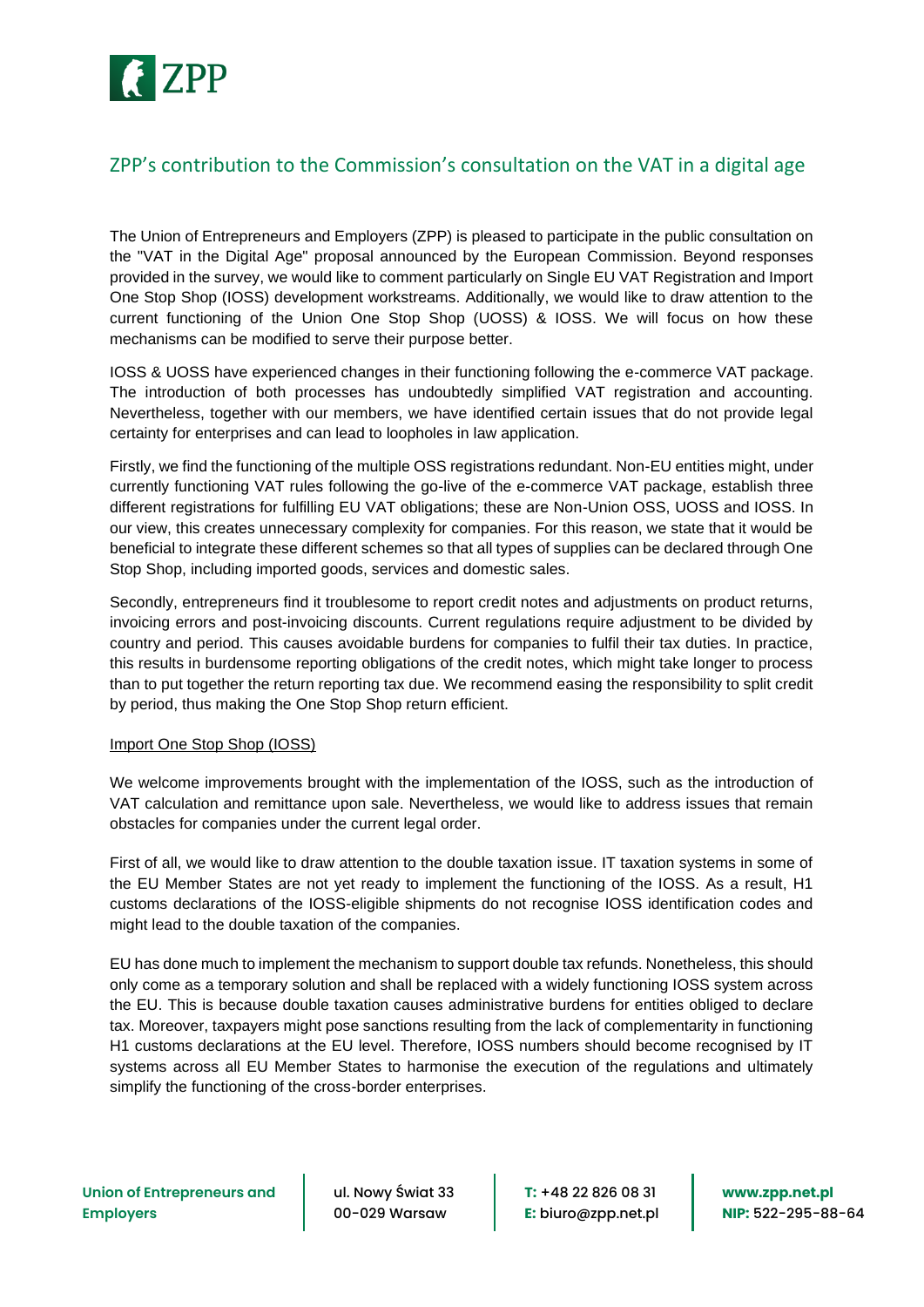

Another factor causing inconveniences for the operation of European entrepreneurs is the potential misuse of IOSS numbers. Under currently biding regulations, it might occur that the IOSS number will be intentionally used inappropriately as well as misused by mistake—currently, IOSS is an optional feature. Additionally, numbers are not kept confidential, and there is no transparency among IOSS holders. That is why customs authorities can't verify the actual holder of the number or payment of the VAT consignment but only whether the number is valid. The above factors contribute to the increased possibility of IOSS numbers misuse to avoid paying VAT at the customs border. For that reason, IOSS accounting is more frequently controlled, which might cause additional burdens for companies. IOSS registrant will have to explain reconciling differences between EU customs data and IOSS returns. This involves proving why they are not responsible for the IOSS misuse.

Finally, in the EU, there are existing disparities between customs legislation and EU VAT. It is evident in the example of non-IOSS eligible shipments under EUR 150, such as B2B and excisable products, requiring direct clearance in the final delivery country under the scope of VAT and the new customs competent office rule emphasised in Article 212(4) of the UCC/IA.

In our opinion, the functioning of IOSS and UOSS should be strengthened in order to make taxpayers' obligations harmonised across the EU and thus ease the fulfilment of their obligations and remove the existing barriers to doing business.

## Proposals to improve the functioning of UOSS and IOSS

The Union One Stop Shop has been enforced with the beginning of July 2021. It brought the simplification to the VAT settlement process for entrepreneurs. IOSS also forms a base for EU single VAT registration. Based on our expertise and experience shared by our members, we recommend UOSS extension to include usage in cases that were included in the e-commerce VAT package reform from July 1, 2021. We suggest covering with its scope reporting intra-EU transfers of own inventory as well as reporting and payment of VAT due on any onward B2C sale from the place of storage to the local customer. With this, we aim to remove local registration responsibilities for entities without a local establishment to conduct these transactions. We state that the UOSS serving domestic sales by nonestablished entities will have a positive impact unless a harmonised EU-wide domestic reverse charge mechanism is introduced whereby the customer self-accounts for the VAT due on its purchase. In our opinion, it would be beneficial to prevent registration obligations in the same way both B2B sales and B2C supplies. Often, enterprises will trade with their contractors, not knowing their actual business status at the time of the sale. For this reason, a reform introducing changes to B2C supplies would eradicate many additional VAT registration burdens for the EU industry and empower cross-border trade.

Harmonising VAT registration through its standardising would enable the lifting of administrative requirements. It would fully enrich European entrepreneurs' potential and minimise avoidable barriers for tax authorities, governments, and customs services. Hence, it will benefit both the administration and the private sector, which should be a primary aim of the regulation. For national governments, this means creating a more competitive EU market, which would lead to the intensification of trade, thus increasing tax revenues. At the same time, tax authorities will benefit from simplified and compliant reporting procedures and easier facilitation of cross-border goods movements. As a result, there will increase in the on-shore of goods and services on the internal market.

On the other hand, the influx of individual packet shipments from non-EU countries will be reduced due to onward incentive distribution within the block. This will reduce the workload of customs services as

ul. Nowy Świat 33 00-029 Warsaw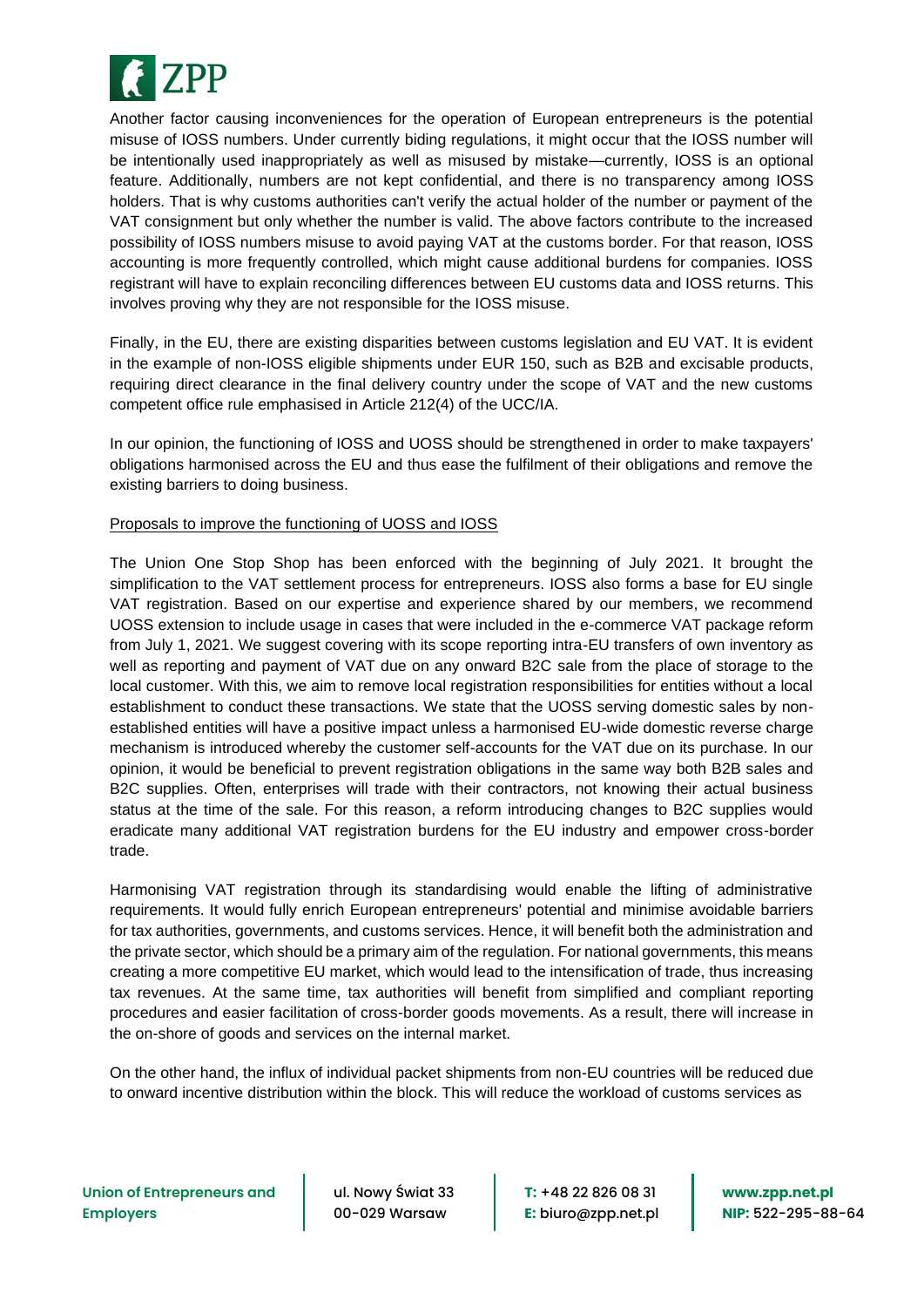

they will receive more bulk shipments than individual ones. It means better access to the internal market and increased trade for the private sector. SMEs will benefit from lesser tax obligations; thus, they will be more competitive. Last but not least, customers will have a wider choice of products at more competitive prices, which will be delivered faster.

Extention of the UOSS to all B2B and B2C sales is beneficial and relatively easy to carry out in our stance. Alternatively, we envisage the possibility of implementing a domestic reverse charge for B2B supplies to locally VAT registered companies across the EU. Equally important is to reinforce the mechanism over the transfer of goods. We note that the efficient system for cross-border transfer of goods would benefit the lessors of consignment stock sellers, e-mobility providers, agricultural producers, touring events companies, moveable property, customers of toll manufacturers, retailers & wholesalers using remote fulfilment, as well as companies involved in sale-or-return contracts.

Current regulations make the VAT recoverable by entities through their local VAT registration in the country of arrival. This results from the fact that the cross-border transfer triggers a VAT charge but no cash flow or associated cost. On the other hand, the cash flow to the input side of transfers of own goods in UOSS might not be easy as is the case for the output side. Currently, there is no possibility of recovering VAT in the UOSS for the VAT due to cross-border transfers of own goods by which the output VAT due on cross-border transfers could be reclaimed. We acknowledge that the proposal of a full extension of UOSS on a VAT recovery feature would not gain the full support of Member States. However, we have formulated two possible policies that would be optimal to tackle the above concern.

Firstly, we believe that there should be applicable VAT exemption with credit to the transfer of own goods in the country of arrival, thus forming an equivalent VAT cash-flow position today. This solution has multiple benefits. Since no VAT reporting requirement and refund are required from the EU Member State of arrival, companies transferring of own goods would not face the cash-flow cost. Given that there is no net VAT revenue associated with movements of own goods in almost all cases, there is an evident similarity with the state of play as it is today. This applies to the outputs and inputs netting off in the same VAT return. On a technical note, it is worth mentioning that extending UOSS functionality would require a simple adaptation of the system. It could be implemented into the broader DRR initiative. Hence, we perceive this solution as the easiest to implement for both taxpayers and national tax authorities level.

Alternatively, we opt for limiting the VAT cash-flow disadvantage by strengthening the VAT recovery mechanisms for non-established entities. In our view, creating more straightforward claim procedures under the Council Directive 2008/9/EC (know as '8<sup>th</sup> Directive') for taxable persons registered in the UOSS – both EU and non-EU established. On a practical note, this would enable cash-flow cost without separate VAT registration for EU companies and entail output VAT reporting requirement, which would remain on the transfer of own goods. VAT refund requests would have to submit from the EU Member State of arrival due to the lack of VAT recovery feature built into the UOSS. This would require implementing specific changes to cross-border refund schemes currently in operation. The first change would need to extend the cross-border refund eligibility to VAT incurred on intra-EU transfer of own goods which VAT has been paid through the UOSS. It would apply to both EU and non-EU enterprises.

Additionally, a period specified in the  $8<sup>th</sup>$  Directive for processing reclaims would need to be significantly reduced. It would mainly relate to VAT self-accounted on cross-border transfer of own goods. We suggest linking the UOSS with data in the 8<sup>th</sup> Directive claim system. Validation of VAT claimed on crossborder transfers on own goods shall be processed promptly matching claim and payment done through the UOSS. This will enable relevant Member States to refund the VAT immediately.

ul. Nowy Świat 33 00-029 Warsaw